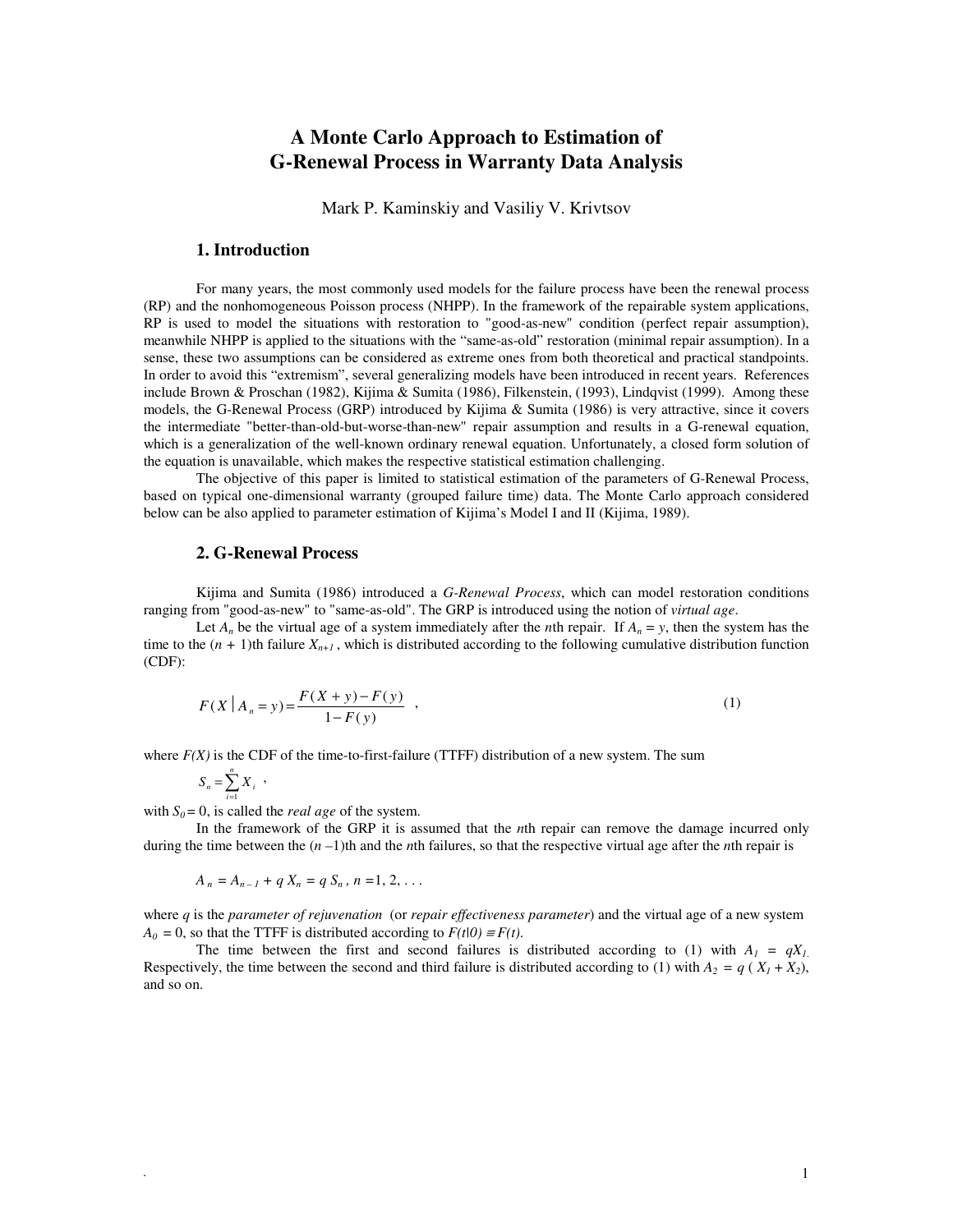It is clear that for  $q = 0$ , the considered process coincides with an ordinary RP, thus, modeling the "good-as-new" repair assumption. With *q =* 1, a system is restored to the "same-as-old" condition, which is similar to NHPP. The case of  $0 < q < 1$  corresponds to the intermediate "better-than-old-but-worse-than-new" repair assumption. Finally, with  $q > 1$ , the virtual age  $A_n > S_n$ , i.e., the repair damages the system to a higher degree than it was just before the respective failure, which corresponds to the "worse-than-old" repair assumption.

 The expected number of failures in (0, *t*], which is called a *cumulative intensity function*, is given by a solution of G-renewal equation (Kijima, et al., 1988):

$$
H(t) = \int_{0}^{t} \left( g(\tau | 0) + \int_{0}^{\tau} h(x)g(\tau - x | x)dx \right) d\tau,
$$
\n(2)

where

$$
g(t|x) = \frac{f(t+qx)}{1-F(qx)}, \quad t, x \ge 0,
$$

is such that  $h(t) = d(H(t))/dt$ ,  $g(t|0) = f(t)$ , and  $F(t)$  and  $f(t)$  are the CDF and PDF of the TTFF distribution.

The closed form solution of (2) is not available, and even numerical solutions are difficult to obtain, since the equation contains a recurrent infinite system (Finkelstein, 1997). A Monte Carlo based solution is, however, possible and was discussed by Kaminskiy and Krivtsov (1998).

#### **3. Warranty Data**

Typical one-dimensional warranty data are collected as results of observations on a large population of identical repairable units. The population size, *N0,* is known and it can be assumed as constant in time (the number of lost units, if any, is negligible with respect to  $N<sub>0</sub>$ ). The following table provides an example of real warranty data, which are analyzed in the next section.

*Table 1. Example of Warranty Data for a Repairable System. Population Size, N<sup>0</sup> = 100000.*

| Month in Service, t               |      |      |  |                                                          |  |  |
|-----------------------------------|------|------|--|----------------------------------------------------------|--|--|
| l Cumulative Number of            |      |      |  |                                                          |  |  |
| Failures Per System, $H_{emp}(t)$ | 0.03 | 0.09 |  | $\vert 0.14 \vert 0.24 \vert 0.38 \vert 0.54 \vert 0.70$ |  |  |

## **4. Estimation Procedure**

Based on the warranty data, the *empirical cumulative intensity function, Hemp(t)*, is calculated as

$$
H_{emp}(t_i) = \frac{N(t_i)}{N_0}, \quad t_i < t_{i+1}, \, i = 1, 2, \dots, n \tag{3}
$$

where  $N(t)$  is the cumulative number of failures in  $(0, t]$ .

Denote a solution of G-renewal equation (2) obtained by Monte Carlo simulations by

$$
H_{mc}(t) = f(F(\tau/\alpha), q, t)),
$$
\n(4)

where  $F(\tau/\alpha)$  is a given time-to-first-failure CDF with unknown vector of parameters,  $\alpha$ .

Using (3) and (4), the least squares estimates of GRP parameters  $\alpha$  and  $q$  can be obtained as a solution of GRP parameters  $\alpha$  and  $q$  can be obtained as a solution of the following optimization problem:

$$
\min_{\alpha, \ q}\!\!\left(\sum_{i=1}^{n}\!\left(\boldsymbol{\mathrm{H}}_{\mathit{emp}}\left(t_{i}\right)\!-\!\boldsymbol{\mathrm{H}}_{\mathit{mc}}\left(F\!\left(\,\mathcal{T}\,|\,\boldsymbol{\alpha}\right)\!,\!q,\!t_{i}\right)\right)^{2}\right)
$$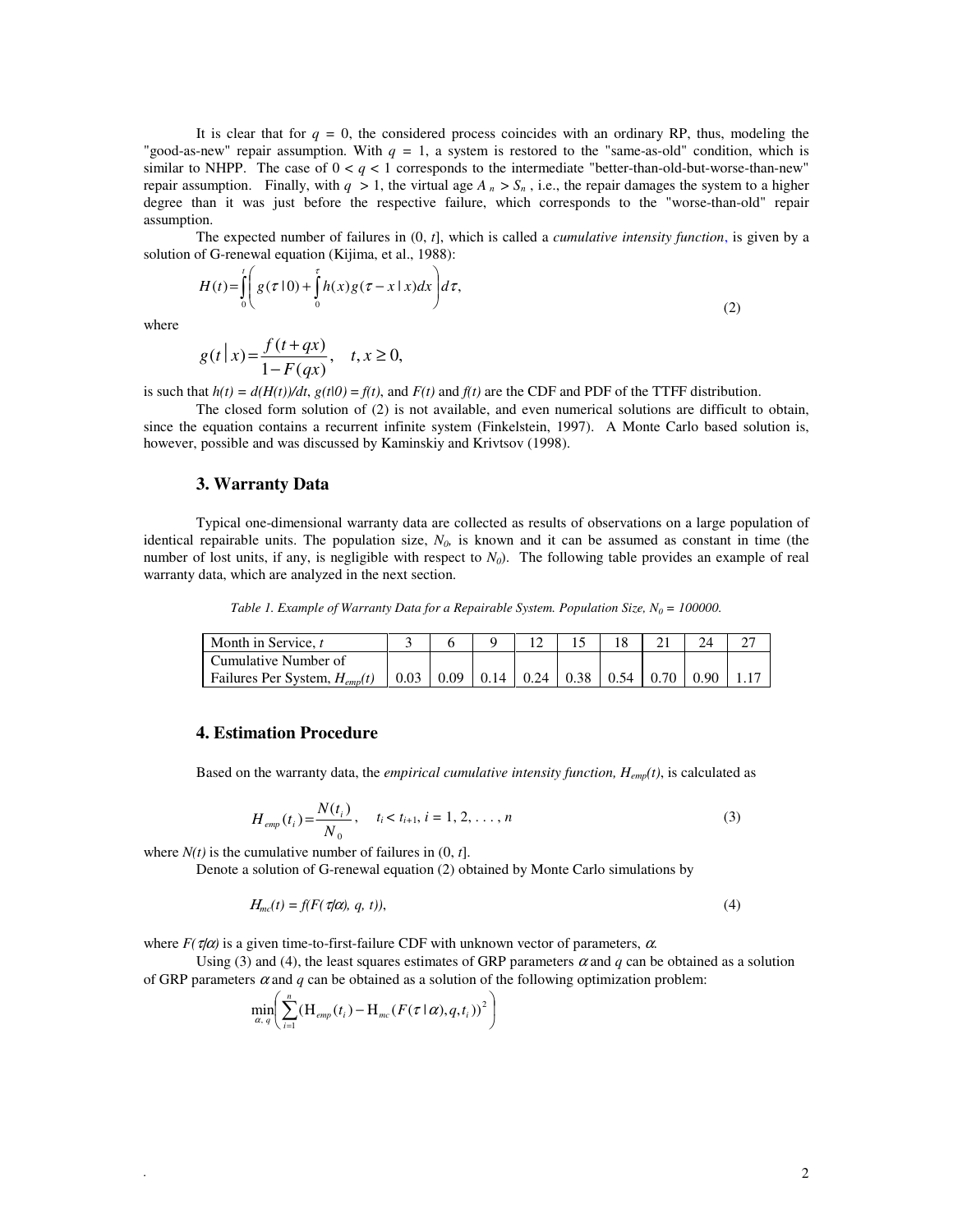### **5. Examples**

#### **5.1 Simulated Data**

The empirical cumulative intensity function, *Hemp(t)*, was obtained by simulating a GRP with a Weibull distributed TTFF (shape parameter,  $\beta = 1.5$  and scale parameter,  $\Theta = 1$ ) and the GRP rejuvenation parameter,  $q = 0.5$  using  $N_0 = 100$  realizations over the observation interval,  $T = 5\Theta$ .

Estimates of  $\beta$ ,  $\Theta$ , and  $q$  were obtained based on  $n_0 = 1000$  realizations of GRP as follows: 0.49  $\wedge$ 1.00, ^ 1.48, ^  $\beta = 1.48$ ,  $\theta = 1.00$ ,  $q = 0.49$ . Tables 2 - 3 show the sample correlation and covariance matrices for the

obtained estimates of GRP parameters for 30 simulated empirical cumulative intensity functions, *Hemp(t)*.

*Table 2. Sample Correlation Matrix* 

|   |       | Θ        |       |
|---|-------|----------|-------|
| ß | 1.000 |          |       |
| Θ | 0.702 | 1.000    |       |
| a | 0.079 | $-0.523$ | 1.000 |

*Table 3. Sample Covariance Matrix* 

|   |              | Θ             |              |
|---|--------------|---------------|--------------|
|   | $2.610^{-3}$ |               |              |
| Θ | $1.910^{-3}$ | $2.810^{-3}$  |              |
|   | $2.310^{-4}$ | $-1.610^{-3}$ | $3.210^{-3}$ |

With the empirical cumulative intensity function simulated for  $N_0 = 100000$  realizations (which is a more typical case for a company concerned with mass production) and using  $n<sub>0</sub> = 1000000$ , the estimation procedure returns the original GRP parameters with close to zero variance.

#### **5.2 Real Data**

The warranty data collected on a system during first 18 months (see Table 1) were used for estimation of GRP parameters. The Weibull distribution with the shape parameter,  $\beta$ , and the scale parameter,  $\Theta$ , was assumed as the underlying TTFF distribution. The solid line in Figure 1 represents the least squares fit from a family of Grenewal functions simulated in the following parameter domain:  $\{1 < \beta < 2, 10 < \Theta < 50, 0 < q < 1\}$ .



*Figure 1. A Lest Square Fit of G-Renewal Function*